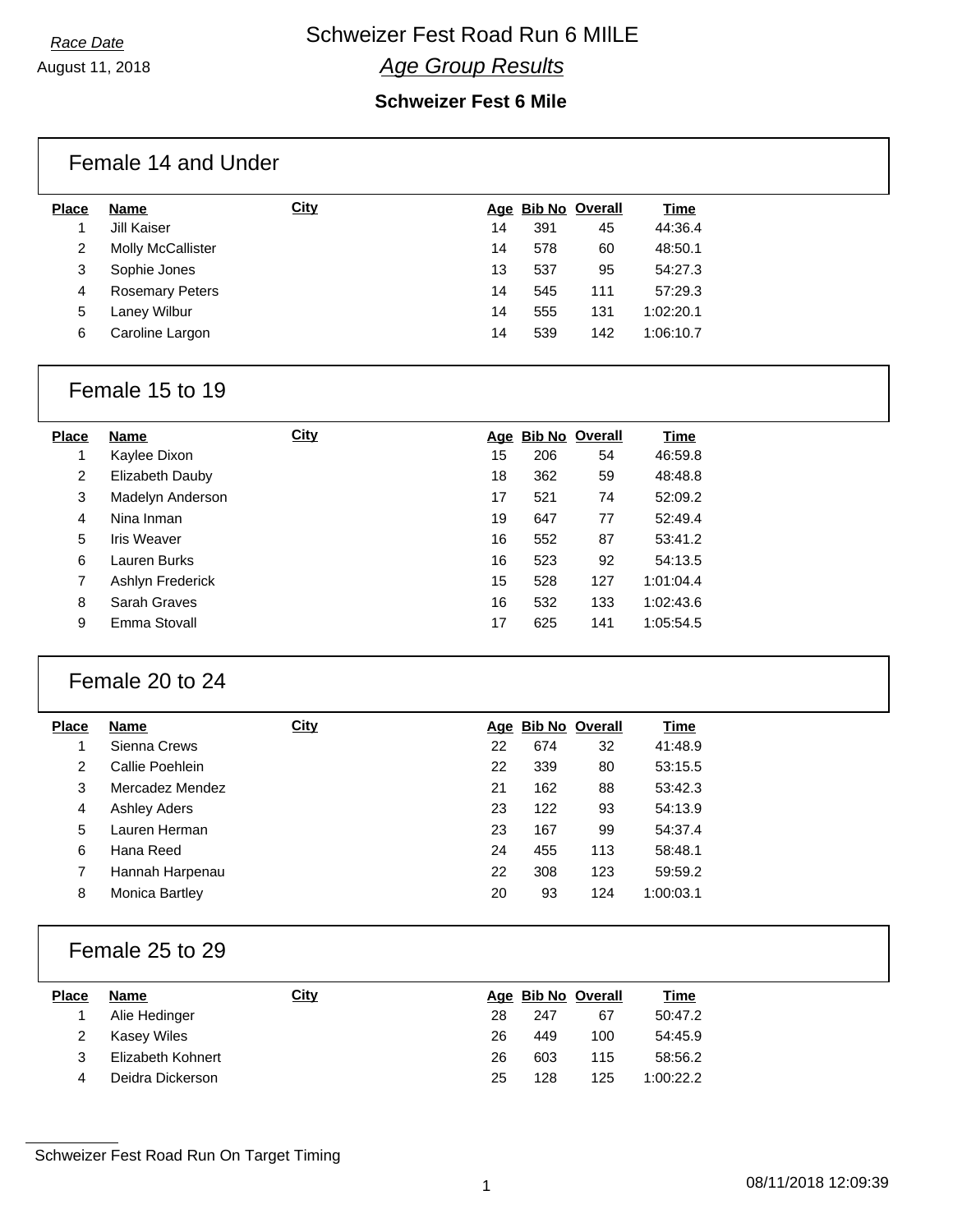# **Race Date Schweizer Fest Road Run 6 MIILE** *Age Group Results*

August 11, 2018

### **Schweizer Fest 6 Mile**

|                   | Female 25 to 29                         |             |    |            |                           |                          |  |
|-------------------|-----------------------------------------|-------------|----|------------|---------------------------|--------------------------|--|
| <b>Place</b><br>5 | <b>Name</b><br>Kelsey Henrickson        | <b>City</b> | 28 | 205        | Age Bib No Overall<br>126 | <b>Time</b><br>1:00:59.8 |  |
| 6                 | Laura Clayton                           |             | 27 | 229        | 135                       | 1:03:43.7                |  |
|                   | Female 30 to 34                         |             |    |            |                           |                          |  |
| <b>Place</b>      | <b>Name</b>                             | City        |    |            | Age Bib No Overall        | <b>Time</b>              |  |
| 1                 | Gina Anderson                           |             | 34 | 293        | 34                        | 42:31.9                  |  |
| $\overline{2}$    | <b>Heidi Zellers</b>                    |             | 34 | 129        | 75                        | 52:13.6                  |  |
| 3                 | Tomi Jo Leistner                        |             | 30 | 440        | 103                       | 55:35.5                  |  |
| 4                 | Karen Lamar                             |             | 33 | 126<br>242 | 107                       | 56:33.2                  |  |
| 5                 | Laura Schilling<br><b>Kasey Mullins</b> |             | 31 |            | 109                       | 56:58.7                  |  |
| 6                 |                                         |             | 33 | 420        | 157                       | 1:22:21.7                |  |
|                   | Female 35 to 39                         |             |    |            |                           |                          |  |
| <b>Place</b>      | <b>Name</b>                             | <b>City</b> |    |            | Age Bib No Overall        | <b>Time</b>              |  |
| 1                 | <b>Emily Parke</b>                      |             | 37 | 222        | 96                        | 54:31.1                  |  |
| $\overline{2}$    | Cody Dawson                             |             | 36 | 164        | 118                       | 59:07.8                  |  |
|                   | Female 40 to 44                         |             |    |            |                           |                          |  |
| <b>Place</b>      | <b>Name</b>                             | City        |    |            | Age Bib No Overall        | <b>Time</b>              |  |
| 1                 | Kim Strobel                             |             | 44 | 234        | 52                        | 46:04.7                  |  |
| $\overline{c}$    | Jennifer Chestnut                       |             | 40 | 70         | 63                        | 49:56.9                  |  |
| 3                 | Rachel Gordon                           |             | 42 | 678        | 97                        | 54:34.1                  |  |
| 4                 | <b>Mindy Melton</b>                     |             | 42 | 253        | 151                       | 1:18:53.5                |  |
|                   | Female 45 to 49                         |             |    |            |                           |                          |  |
| <b>Place</b>      | <b>Name</b>                             | <b>City</b> |    |            | Age Bib No Overall        | <b>Time</b>              |  |
| $\mathbf{1}$      | Beatriz Gazcon                          |             | 45 | 163        | 53                        | 46:42.7                  |  |
| 2                 | Liz Newton                              |             | 47 | 310        | 81                        | 53:19.6                  |  |
| 3                 | Melanie Goffinet                        |             | 46 | 658        | 105                       | 56:26.2                  |  |
| 4                 | <b>Kristine Parsley</b>                 |             | 45 | 254        | 117                       | 59:02.8                  |  |
| 5                 | Julie Wilbur                            |             | 45 | 556        | 119                       | 59:12.6                  |  |
| 6                 | Denise Malone                           |             | 48 | 383        | 145                       | 1:09:27.5                |  |
| 7                 | Mary Jo Calhoun                         |             | 47 | 460        | 152                       | 1:19:35.8                |  |
| 8                 | Janice Kellems                          |             | 49 | 465        | 155                       | 1:22:20.7                |  |
|                   |                                         |             |    |            |                           |                          |  |

Schweizer Fest Road Run On Target Timing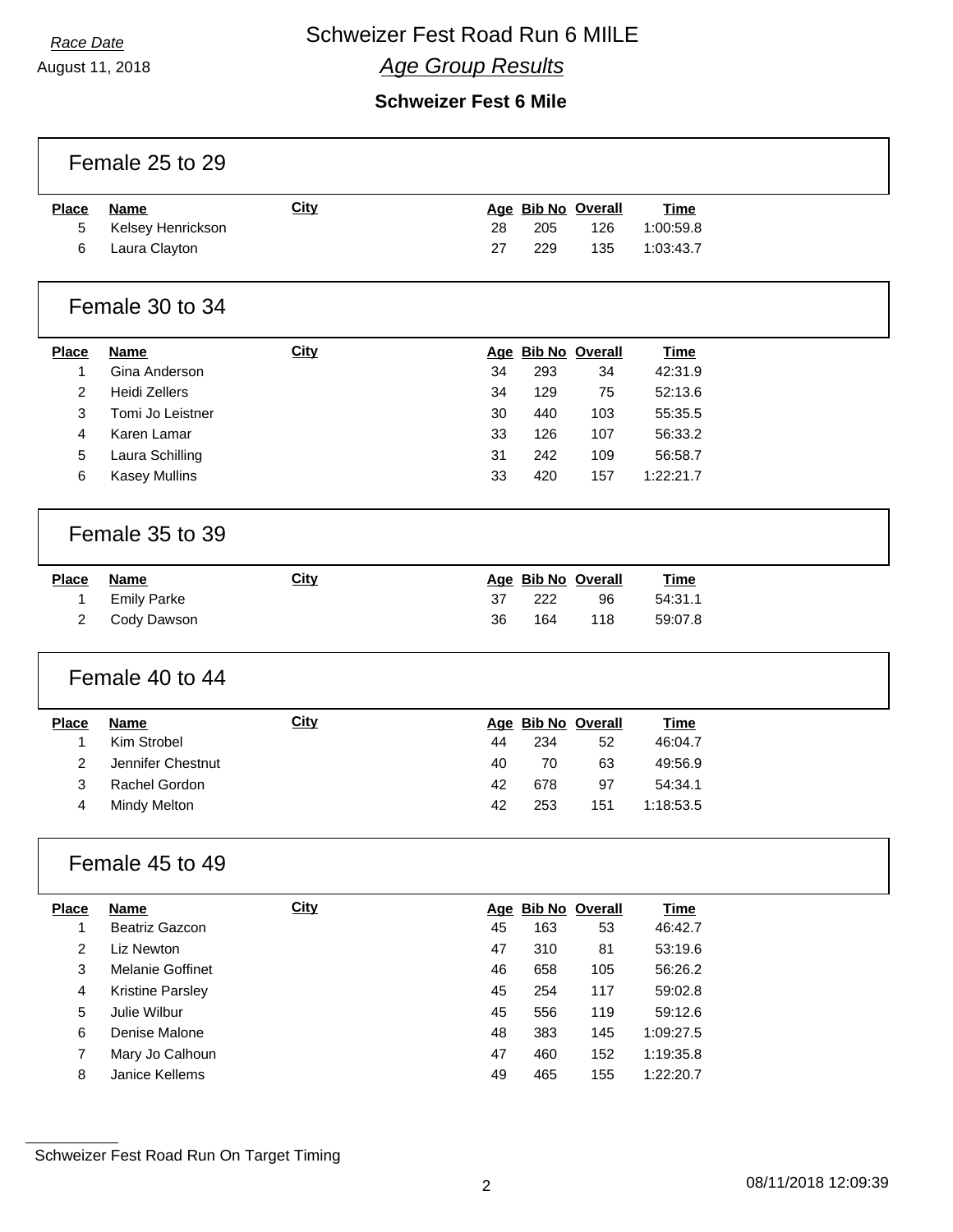August 11, 2018

### *Age Group Results*

### **Schweizer Fest 6 Mile**

|                | Female 50 to 54      |             |    |     |                    |             |  |
|----------------|----------------------|-------------|----|-----|--------------------|-------------|--|
| <b>Place</b>   | <b>Name</b>          | <b>City</b> |    |     | Age Bib No Overall | <b>Time</b> |  |
| 1              | Julie Franchville    |             | 50 | 215 | 121                | 59:30.2     |  |
| $\overline{2}$ | Jackie Fischer       |             | 54 | 699 | 134                | 1:03:31.1   |  |
| 3              | Mary May             |             | 53 | 500 | 138                | 1:04:14.9   |  |
| 4              | Kassi Rogers         |             | 51 | 436 | 144                | 1:07:13.9   |  |
| 5              | Kathy Pyle           |             | 54 | 116 | 148                | 1:12:37.5   |  |
|                | Female 55 to 59      |             |    |     |                    |             |  |
| Place          | <b>Name</b>          | <b>City</b> |    |     | Age Bib No Overall | <b>Time</b> |  |
| 1              | Julie Kohnert        |             | 59 | 174 | 122                | 59:39.4     |  |
| 2              | Denise Brokora       |             | 55 | 601 | 153                | 1:22:06.9   |  |
| 3              | Sandy Hack           |             | 59 | 464 | 161                | 1:30:37.0   |  |
| 4              | Jeannie Stowe        |             | 59 | 476 | 162                | 1:30:37.2   |  |
|                | Female 60 to 69      |             |    |     |                    |             |  |
| <b>Place</b>   | <b>Name</b>          | <b>City</b> |    |     | Age Bib No Overall | <b>Time</b> |  |
| 1              | Janet Lautner        |             | 61 | 191 | 98                 | 54:34.8     |  |
| $\overline{2}$ | Julie Rudder         |             | 61 | 180 | 137                | 1:04:07.5   |  |
| 3              | Kathy Brenton        |             | 68 | 193 | 147                | 1:10:08.5   |  |
|                |                      |             |    |     |                    |             |  |
| 4              | <b>Brenda Graves</b> |             | 63 | 265 | 158                | 1:23:01.0   |  |

Schweizer Fest Road Run On Target Timing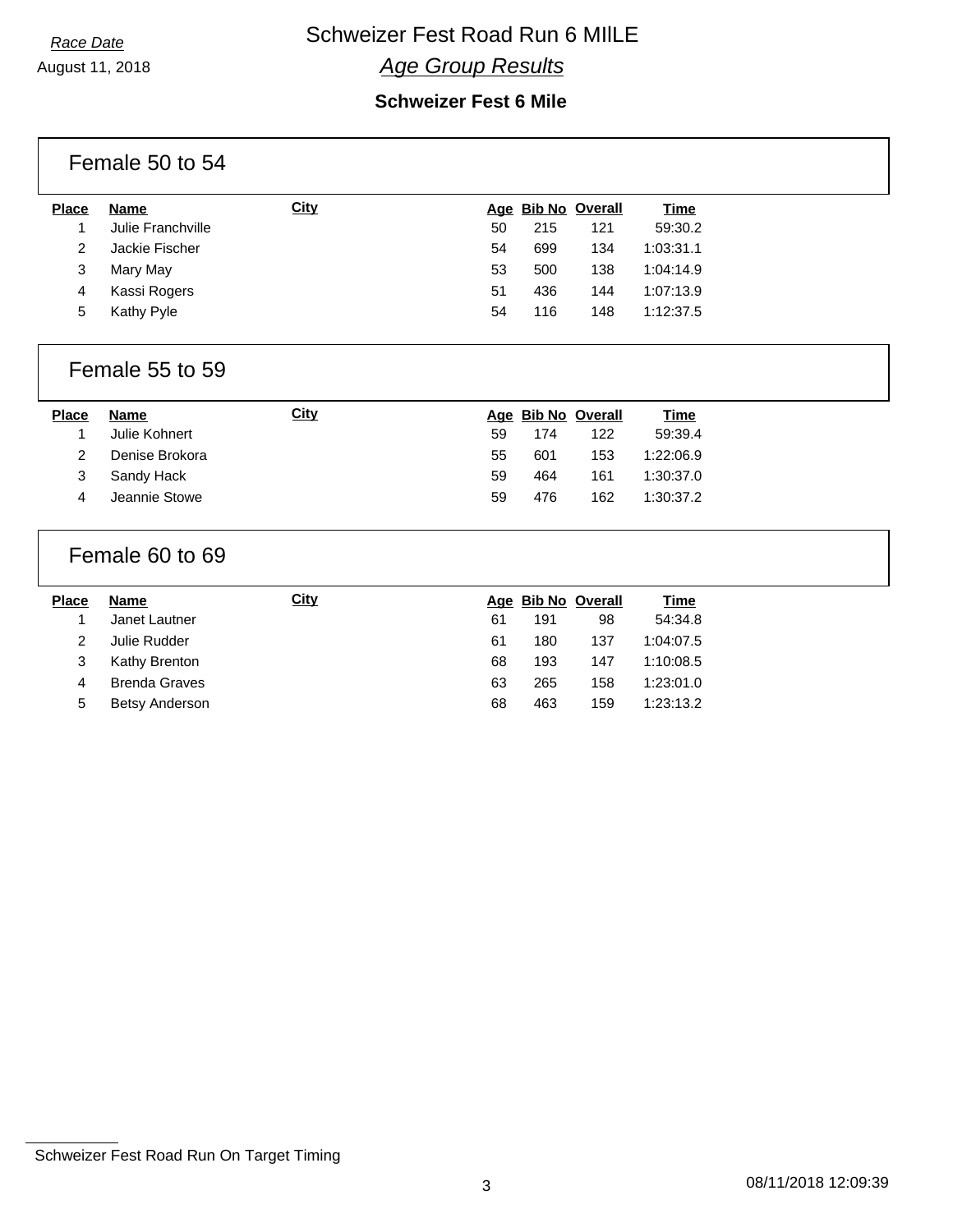### *Age Group Results*

### **Schweizer Fest 6 Mile**

|                | Male 14 and Under    |             |    |     |                    |           |
|----------------|----------------------|-------------|----|-----|--------------------|-----------|
| <b>Place</b>   | <b>Name</b>          | <b>City</b> |    |     | Age Bib No Overall | Time      |
| 1              | <b>Bryson Mcgary</b> |             | 13 | 49  | 20                 | 39:21.4   |
| 2              | Nicolas Hilgenhold   |             | 14 | 154 | 38                 | 43:36.9   |
| 3              | Cole Hess            |             | 14 | 347 | 39                 | 43:37.5   |
| $\overline{4}$ | Cole Granderson      |             | 14 | 571 | 40                 | 43:51.3   |
| 5              | Sean Corman          |             | 14 | 524 | 71                 | 51:05.7   |
| 6              | Connor Whitham       |             | 14 | 553 | 82                 | 53:20.1   |
| 7              | Jaxon Naviaux        |             | 14 | 326 | 104                | 55:44.1   |
| 8              | Sammy Gardner        |             | 14 | 529 | 106                | 56:26.5   |
| 9              | Kasyn Ingle          |             | 8  | 313 | 156                | 1:22:21.3 |
|                |                      |             |    |     |                    |           |

### Male 15 to 19

| <b>Place</b>   | <b>Name</b>           | City |    | Age Bib No Overall |                | <b>Time</b> |
|----------------|-----------------------|------|----|--------------------|----------------|-------------|
| 1              | Marcus Graham         |      | 19 | 448                | 1              | 32:54.6     |
| $\overline{2}$ | Nate Kaiser           |      | 17 | 390                | 3              | 33:47.9     |
| 3              | Kaden Chestnut        |      | 15 | 72                 | 4              | 34:42.0     |
| 4              | Seth Vaquero          |      | 19 | 581                | $\overline{7}$ | 35:13.9     |
| 5              | <b>Chase Beckort</b>  |      | 18 | 518                | 12             | 36:36.7     |
| 6              | <b>Elliot Reed</b>    |      | 18 | 454                | 13             | 36:44.4     |
| $\overline{7}$ | Will Simpson          |      | 17 | 231                | 18             | 38:55.8     |
| 8              | Ben Hall              |      | 17 | 533                | 19             | 39:08.3     |
| 9              | <b>Eddy Gilbert</b>   |      | 16 | 530                | 26             | 41:05.1     |
| 10             | Dylan Hubert          |      | 16 | 67                 | 29             | 41:34.6     |
| 11             | Zachary Pearl         |      | 17 | 544                | 42             | 44:18.7     |
| 12             | Elijah Anderson       |      | 16 | 520                | 43             | 44:27.9     |
| 13             | Noah Verstynen        |      | 17 | 551                | 46             | 44:53.2     |
| 14             | Landen Minto          |      | 16 | 54                 | 47             | 45:12.1     |
| 15             | John Bashor           |      | 18 | 210                | 48             | 45:14.9     |
| 16             | Miles Huff            |      | 16 | 535                | 49             | 45:25.4     |
| 17             | Ryan Harding          |      | 17 | 425                | 51             | 45:47.1     |
| 18             | Cole Johnson          |      | 15 | 263                | 55             | 47:19.2     |
| 19             | Logan Patrick         |      | 15 | 543                | 57             | 48:29.1     |
| 20             | Abraha Afeworki       |      | 16 | 519                | 58             | 48:44.1     |
| 21             | Harrison Boso         |      | 15 | 522                | 61             | 48:56.4     |
| 22             | Henry Marchal         |      | 15 | 541                | 68             | 50:56.9     |
| 23             | <b>Andrew Marchal</b> |      | 17 | 540                | 69             | 51:01.7     |
| 24             | Jonathan Hooker       |      | 15 | 619                | 83             | 53:20.4     |
| 25             | lan Ford              |      | 17 | 526                | 84             | 53:23.8     |
| 26             | Carson Goodwin        |      | 15 | 531                | 90             | 54:03.5     |
| 27             | Jake Sachtleben       |      | 17 | 547                | 120            | 59:24.9     |
| 28             | Joshua Gregg          |      | 15 | 33                 | 129            | 1:01:26.7   |

Schweizer Fest Road Run On Target Timing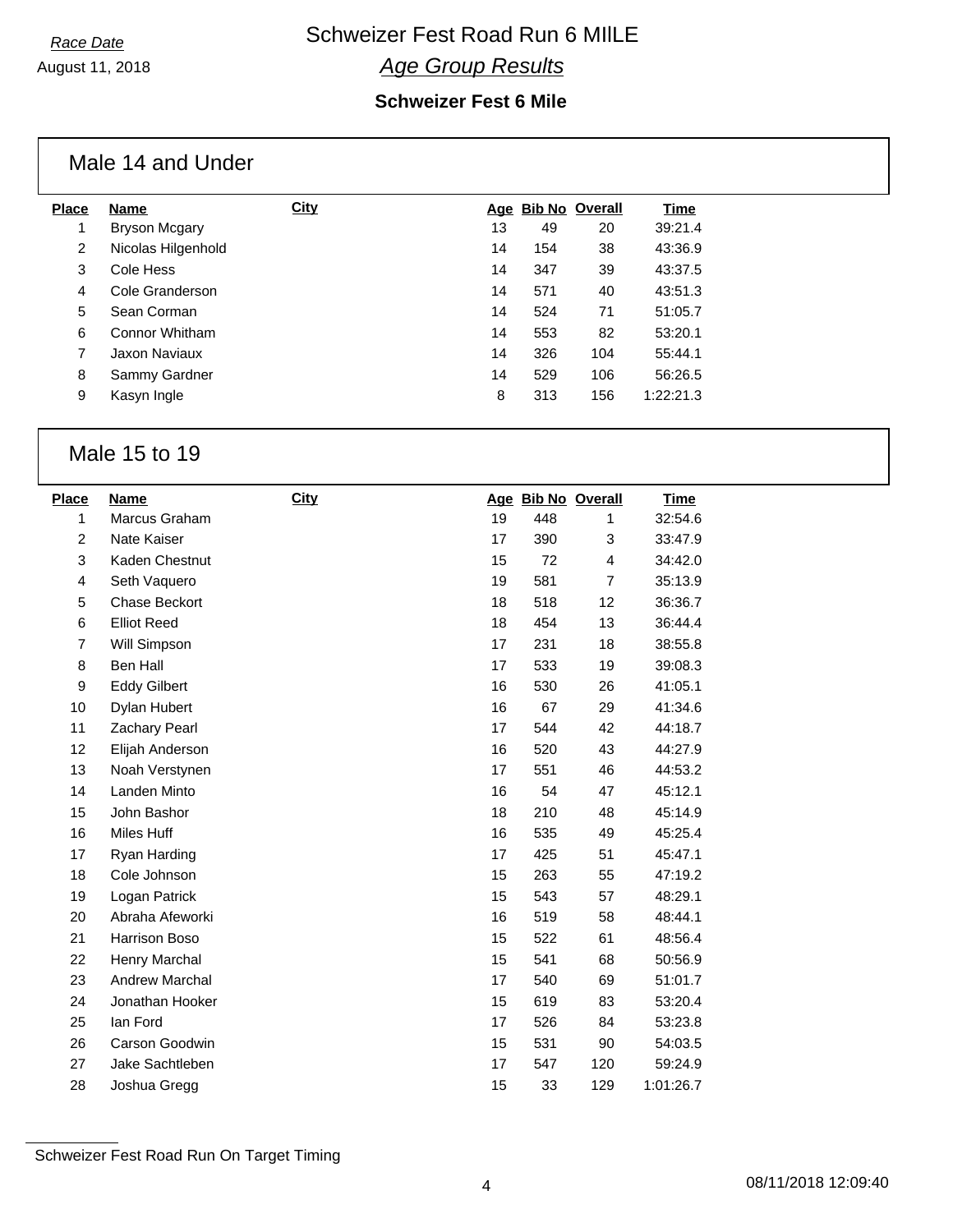August 11, 2018

# *Age Group Results*

### **Schweizer Fest 6 Mile**

Male 20 to 24

| <b>Place</b>   | Name                | <b>City</b> |    |     | Age Bib No Overall | Time    |
|----------------|---------------------|-------------|----|-----|--------------------|---------|
|                | Josh Backes         |             | 23 | 629 | $\overline{2}$     | 33:25.2 |
| $\overline{2}$ | Michael Demeyer     |             | 20 | 592 | 9                  | 36:25.6 |
| 3              | Cameron Sherry      |             | 22 | 251 | 15                 | 37:50.8 |
| 4              | Bryce Lain          |             | 22 | 225 | 16                 | 38:27.3 |
| 5              | <b>Bryce Bettag</b> |             | 23 | 198 | 21                 | 39:25.4 |
| 6              | Grant Hosticka      |             | 22 | 197 | 27                 | 41:15.8 |
| 7              | Caleb Sherry        |             | 22 | 250 | 36                 | 43:04.9 |
| 8              | John Paul Thomas    |             | 20 | 309 | 56                 | 47:20.5 |
| 9              | Josh Pearson        |             | 23 | 648 | 62                 | 48:59.5 |
|                |                     |             |    |     |                    |         |

### Male 25 to 29

| <b>Place</b> | <b>Name</b>          | <b>City</b> |    |     | Age Bib No Overall | <u>Time</u> |
|--------------|----------------------|-------------|----|-----|--------------------|-------------|
|              | <b>Brady Hall</b>    |             | 27 | 558 | 5                  | 34:55.8     |
| 2            | Wes Camp             |             | 28 | 627 | 8                  | 35:39.3     |
| 3            | Zach Brune           |             | 27 |     | 25                 | 40:38.1     |
| 4            | Cov Smith            |             | 29 | 39  | 28                 | 41:29.3     |
| 5            | <b>Troy Leistner</b> |             | 29 | 45  | 102                | 55:35.1     |
| 6            | Travis Mitchell      |             | 26 | 377 | 136                | 1:03:53.8   |

### Male 30 to 34

| <b>Place</b> | Name           | <u>City</u> |    |     | Age Bib No Overall | <u>Time</u> |
|--------------|----------------|-------------|----|-----|--------------------|-------------|
|              | Michael Carter |             | 32 | 628 | 6                  | 35:09.7     |
|              | 2 Gary Fisher  |             | 32 | 311 | 101                | 54:52.8     |
| 3            | Logan Everly   |             | 30 | 87  | 128                | 1:01:05.5   |

### Male 35 to 39

| <b>Place</b> | <b>Name</b>            | <b>City</b> |    |     | Age Bib No Overall | Time      |
|--------------|------------------------|-------------|----|-----|--------------------|-----------|
|              | Ty Guillaume           |             | 36 | 147 | 10                 | 36:29.1   |
| 2            | Lewis Anderson         |             | 37 | 294 | 14                 | 36:55.6   |
| 3            | Craig Felker           |             | 37 | 654 | 30                 | 41:39.1   |
| 4            | Clarence Ransom        |             | 35 | 371 | 31                 | 41:39.8   |
| 5            | Caleb Lain             |             | 36 | 609 | 41                 | 44:04.5   |
| 6            | Tom Hollinden          |             | 37 | 497 | 91                 | 54:06.7   |
| 7            | <b>Patrick Naviaux</b> |             | 39 | 324 | 108                | 56:39.5   |
| 8            | Nick Kern              |             | 37 | 572 | 114                | 58:51.6   |
| 9            | Mike Bramlett          |             | 37 | 19  | 139                | 1:05:05.0 |

Schweizer Fest Road Run On Target Timing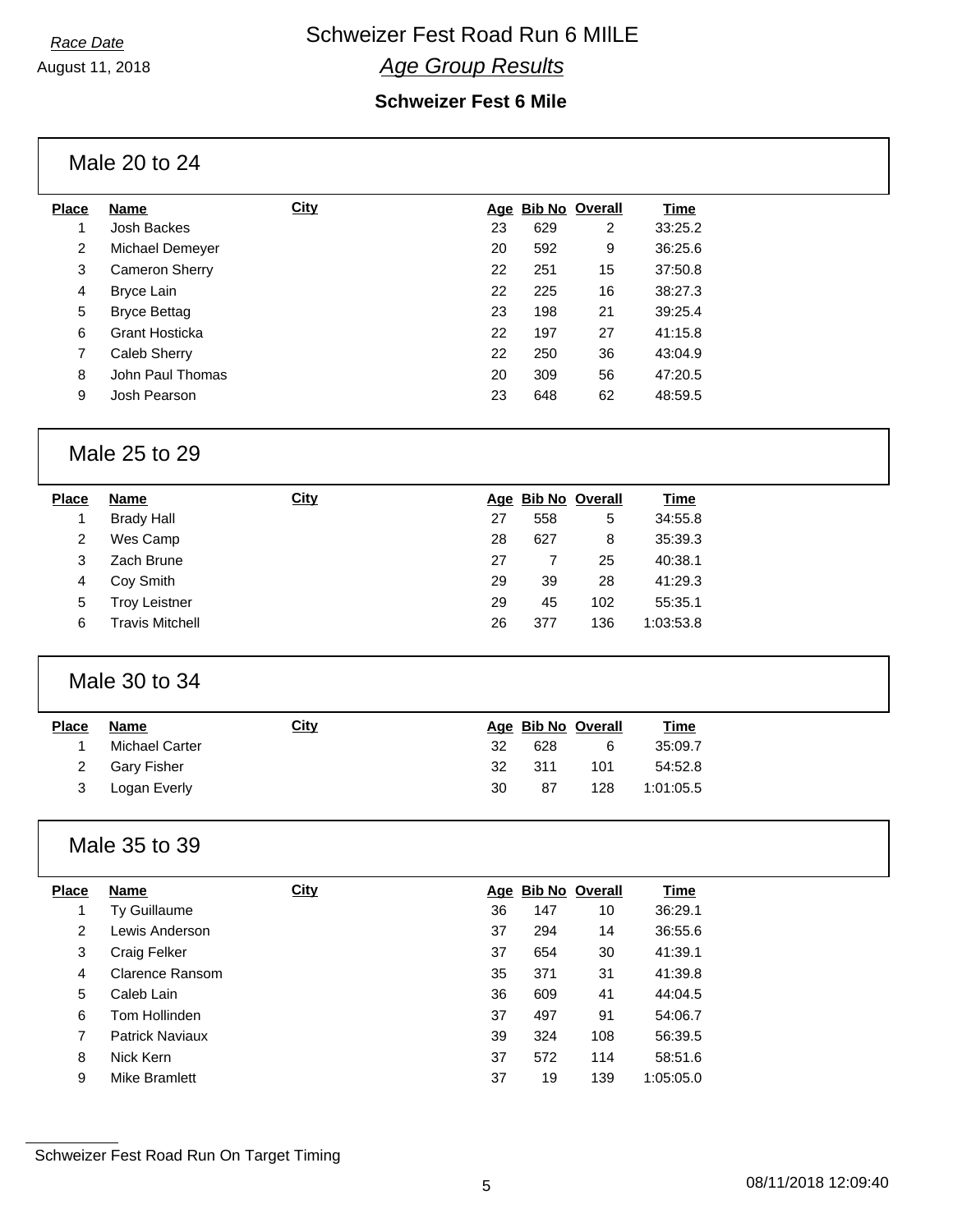August 11, 2018

## **Race Date Schweizer Fest Road Run 6 MIILE** *Age Group Results*

#### **Schweizer Fest 6 Mile**

Male 40 to 44

| Place          | <b>Name</b>              | <b>City</b> | Age |     | <b>Bib No Overall</b> | Time      |
|----------------|--------------------------|-------------|-----|-----|-----------------------|-----------|
| 1              | <b>Travis Martin</b>     |             | 44  | 611 | 17                    | 38:51.2   |
| $\overline{2}$ | <b>Walter Henrichson</b> |             | 44  | 696 | 22                    | 40:05.3   |
| 3              | Jason Barnett            |             | 41  | 375 | 24                    | 40:34.4   |
| 4              | <b>Brian Goffinet</b>    |             | 44  | 657 | 33                    | 42:23.1   |
| 5              | Eric Pascual             |             | 41  | 192 | 50                    | 45:38.5   |
| 6              | Lee Chestnut             |             | 43  | 71  | 64                    | 50:09.0   |
| 7              | Douglas Pearson          |             | 41  | 649 | 65                    | 50:31.1   |
| 8              | <b>Eric Parlsey</b>      |             | 44  | 255 | 116                   | 59:02.3   |
| 9              | <b>Errol Wright</b>      |             | 42  | 21  | 130                   | 1:01:54.1 |
| 10             | <b>Brett Mulzer</b>      |             | 41  | 704 | 140                   | 1:05:07.7 |
|                |                          |             |     |     |                       |           |

### Male 45 to 49

| <b>Place</b> | <b>Name</b>   | <u>City</u> |    |     | Age Bib No Overall | <u>Time</u> |
|--------------|---------------|-------------|----|-----|--------------------|-------------|
|              | Pete Ashby    |             | 48 | 382 | 11                 | 36:32.4     |
|              | Mark Lowe     |             | 48 | 620 | 37                 | 43:06.9     |
|              | Keith Zellers |             | 48 | 501 | 44                 | 44:35.2     |
| 4            | Lee Broadley  |             | 49 | 616 | 78                 | 53:03.2     |
| 5            | Pete Lashley  |             | 47 | 632 | 149                | 1:14:34.5   |
|              |               |             |    |     |                    |             |

### Male 50 to 54

| <b>Place</b>   | Name              | <b>City</b> |    |     | Age Bib No Overall | Time      |
|----------------|-------------------|-------------|----|-----|--------------------|-----------|
| 1              | Scott McAnally    |             | 50 | 612 | 23                 | 40:25.4   |
| $\overline{2}$ | Kevin Hooker      |             | 50 | 631 | 35                 | 42:47.3   |
| 3              | <b>Tim Mulzer</b> |             | 50 | 40  | 72                 | 51:18.2   |
| 4              | Paul Bloom        |             | 51 | 693 | 73                 | 51:50.2   |
| 5              | Johnny Newton     |             | 54 | 651 | 76                 | 52:39.3   |
| 6              | Darrell Barker    |             | 54 | 605 | 79                 | 53:10.8   |
| 7              | Chris Thorton     |             | 50 | 599 | 85                 | 53:26.9   |
| 8              | Kip Krizman       |             | 50 | 590 | 89                 | 53:45.3   |
| 9              | John Pfeiffer     |             | 50 | 226 | 94                 | 54:26.8   |
| 10             | Dana Greenfield   |             | 51 | 645 | 110                | 57:08.9   |
| 11             | Dan Lacy          |             | 52 | 245 | 112                | 58:01.0   |
| 12             | Scott Johnson     |             | 54 | 95  | 150                | 1:15:34.8 |

Male 55 to 59

**Place Name City Age Bib No Overall Time**